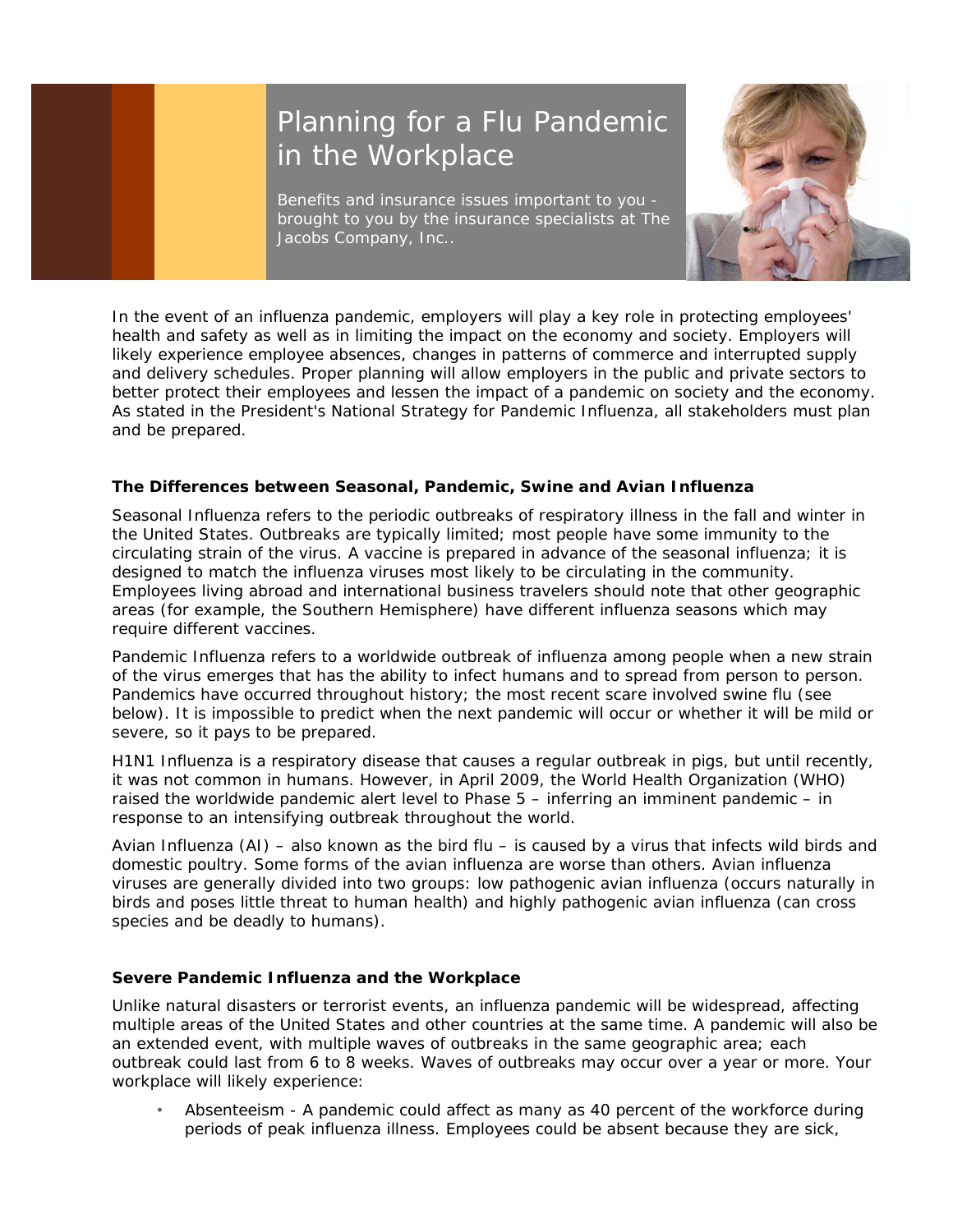must care for sick family members or for children if schools or day care centers are closed, are afraid to come to work, or the employer might not be notified that the employee has died.

- Change in patterns of commerce During a pandemic, consumer demand for items related to infection control is likely to increase dramatically, while consumer interest in other goods may decline. Consumers may also change the ways in which they shop as a result of the pandemic. Consumers may try to shop at off-peak hours to reduce contact with other people, show increased interest in home delivery services, or prefer other options, such as drive-through service, to reduce person-to-person contact.
- Interrupted supply/delivery Shipments of items from those geographic areas severely affected by the pandemic may be delayed or cancelled.

#### **Who Should Plan for a Pandemic?**

To reduce the impact of a pandemic on your operations, employees, customers and the general public, it is important for all businesses and organizations to begin continuity planning for a pandemic now. Lack of continuity planning can result in a cascade of failures as employers attempt to address challenges of a pandemic with insufficient resources, as well as employees who might not be adequately trained in the jobs they will be asked to perform. Proper planning will allow employers to better protect their employees and prepare for changing patterns of commerce and potential disruptions in supplies or services. The Department of Health and Human Services (HHS) and the Centers for Disease Control and Prevention (CDC) have developed a checklist for businesses to identify important activities they can do to prepare for influenza pandemic emergencies. See pages 9 through 11 for this checklist.

The U.S. government has placed a special emphasis on supporting pandemic influenza planning for public and private sector businesses deemed to be critical industries and key resource (CI/KR). Critical infrastructures are the thirteen sectors that provide the production of essential goods and services, interconnectedness and operability, public safety, and security which contribute to a strong national defense and thriving economy. Key resources are facilities, sites, and groups of organized people whose destruction could cause large-scale injury, death, or destruction of property and/or profoundly damage our national prestige and confidence. With 85 percent of the nation's critical infrastructure in the hands of the private sector, the business community plays a vital role in ensuring national pandemic preparedness and response.

Additional guidance for CI/KR business is available at: [www.pandemicflu.gov/plan/pdf/CIKRpandemicInfluenzaGuide.pdf.](http://www.pandemicflu.gov/plan/pdf/CIKRpandemicInfluenzaGuide.pdf)

#### **How Influenza Can Spread Between People?**

Influenza is thought to be primarily spread through large droplets (droplet transmission) that directly come in contact with the nose, mouth or eyes. These droplets are produced when infected people cough, sneeze or talk, sending the relatively large infectious droplets and very small sprays (aerosols) into the air and into contact with other people nearby. Large droplets can only travel a limited range; therefore, people should limit close contact (within 6 feet) with others when possible. To a lesser degree, human influenza is spread by touching objects contaminated with influenza viruses and then transferring the infected material from the hands to the nose, mouth or eyes. Influenza may also be spread by very small infectious particles (aerosols) traveling in the air. The contribution of each route of exposure to influenza transmission is uncertain at this time and may vary based upon the characteristics of the influenza strain.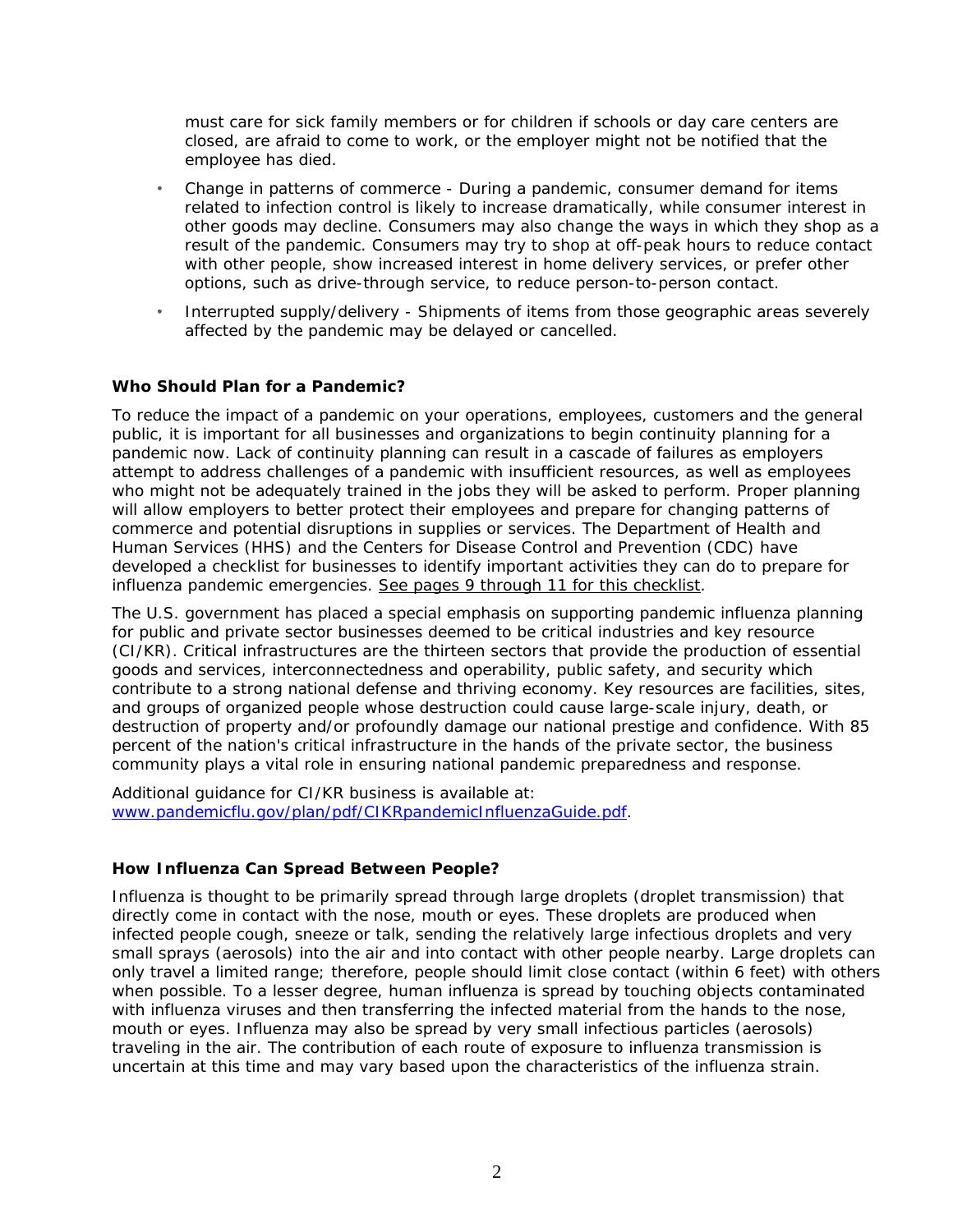#### **Classifying Employee Exposure to Pandemic Influenza at Work**

Employee risks of occupational exposure to influenza during a pandemic may fluctuate from very high to high, medium, or lower (caution) risk. The level of risk depends in part on whether or not jobs require close proximity to people potentially infected with the pandemic influenza virus, or whether they are required to have either repeated or extended contact with known or suspected sources of pandemic influenza virus such as coworkers, the general public, outpatients, school children or other such individuals or groups.

Very high exposure risk occupations are those with high potential exposure to high concentrations of known or suspected sources of pandemic influenza during specific medical or laboratory procedures.

- High exposure risk occupations are those with high potential for exposure to known or suspected sources of pandemic influenza virus.
- Medium exposure risk occupations include jobs that require frequent, close contact (within 6 feet) exposures to known or suspected sources of pandemic influenza virus such as coworkers, the general public, outpatients, school children or other such individuals or groups.
- Lower exposure risk (caution) occupations are those that do not require contact with people known to be infected with the pandemic virus, nor frequent close contact (within 6 feet) with the public. Even at lower risk levels, however, employers should be cautious and develop preparedness plans to minimize employee infections.

Employers of critical infrastructure and key resource employees (such as law enforcement, emergency response, or public utility employees) may consider upgrading protective measures for these employees beyond what would be suggested by their exposure risk. This is due to the necessity of such services for the functioning of society, as well as the potential difficulties in replacing them during a pandemic (for example, due to extensive training or licensing requirements). To help employers determine appropriate work practices and precautions, the Occupational Health and Safety Administration (OSHA) has divided workplaces and work operations into four risk zones, according to the likelihood of employees' occupational exposure to pandemic influenza. We show these zones in the shape of a pyramid to represent how the risk will likely be distributed. The vast majority of American workplaces are likely to be in the medium exposure risk or lower exposure risk (caution) groups.

#### **Maintaining Operations During a Pandemic**

As an employer, you have an important role in protecting employee health and safety, and limiting the impact of an influenza pandemic. It is important to work with community planners to integrate your pandemic plan into local and state planning, particularly if your operations are part of the nation's critical infrastructure or key resources. Integration with local community planners will allow you to access resources and information promptly to maintain operations and keep your employees safe.

#### *Develop a Disaster Plan*

- Be aware of and review federal, state and local health department pandemic influenza plans. Incorporate appropriate actions from these plans into workplace disaster plans.
- Prepare and plan for operations with a reduced workforce.
- Work with your suppliers to ensure that you can continue to operate and provide services.
- Develop a sick leave policy that does not penalize sick employees, thereby encouraging employees who have influenza-related symptoms (e.g., fever, headache, cough, sore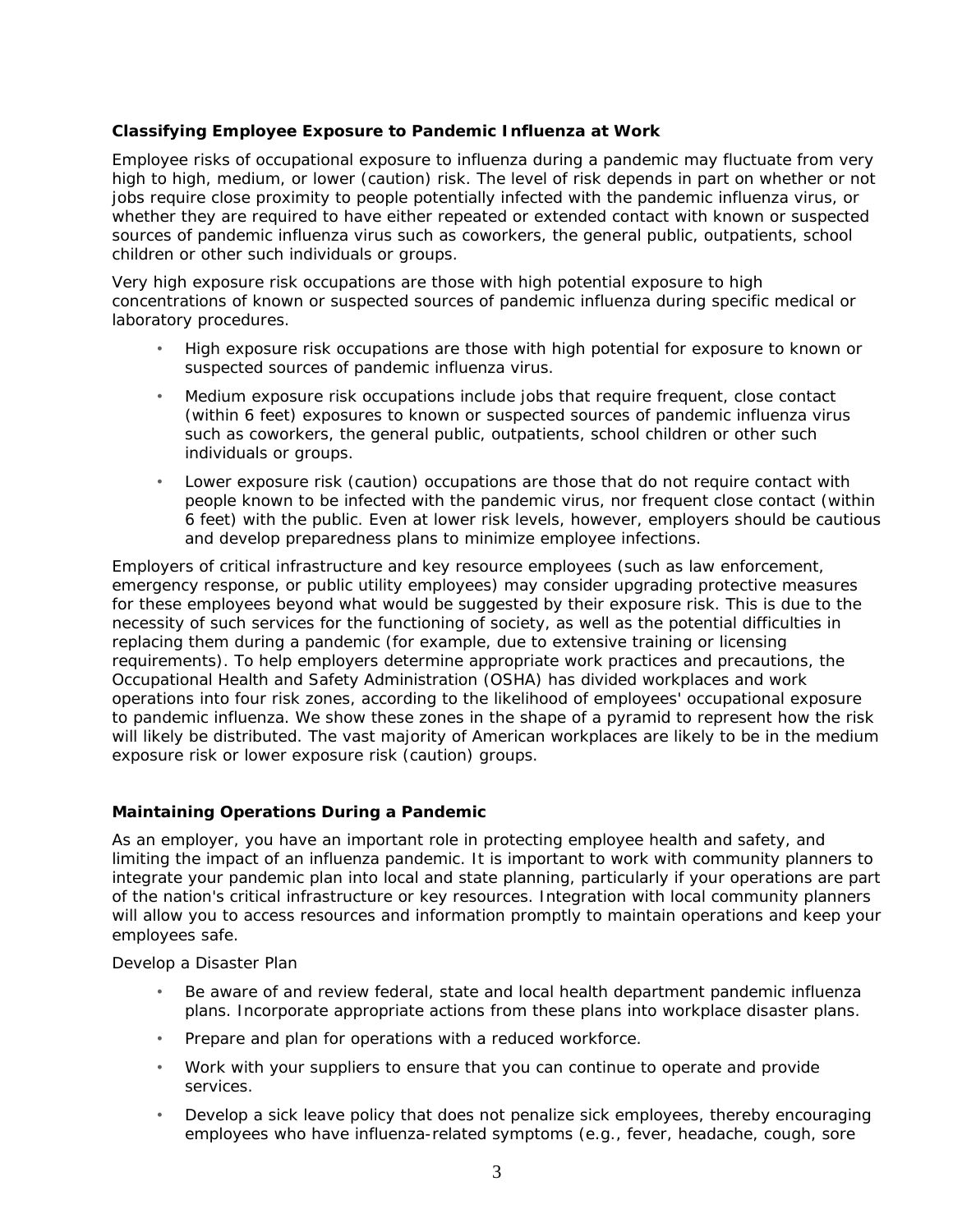throat, runny or stuffy nose, muscle aches, or upset stomach) to stay home so that they do not infect other employees. Recognize that employees with ill family members may need to stay home to care for them.

- Identify possible exposure and health risks to your employees. Are employees potentially in contact with people with influenza such as in a hospital or clinic? Are your employees expected to have a lot of contact with the general public?
- Minimize exposure to fellow employees or the public. For example, will more of your employees work from home? This may require enhancement of technology and communications equipment.
- Identify business-essential positions and people required to sustain business-necessary functions and operations. Prepare to cross-train or develop ways to function in the absence of these positions. It is recommended that employers train three or more employees to be able to sustain business-necessary functions and operations, and communicate the expectation for available employees to perform these functions if needed during a pandemic.
- Plan for downsizing services but also anticipate any scenario which may require a surge in your services.
- Recognize that, in the course of normal daily life, all employees will have nonoccupational risk factors at home and in community settings that should be reduced to the extent possible. Some employees will also have individual risk factors that should be considered by employers as they plan how the organization will respond to a potential pandemic (e.g., immune-compromised individuals and pregnant women).
- Stockpile items such as soap, tissue, hand sanitizer, cleaning supplies and recommended personal protective equipment. When stockpiling items, be aware of each product's shelf life and storage conditions (e.g., avoid areas that are damp or have temperature extremes) and incorporate product rotation (e.g., consume oldest supplies first) into your stockpile management program.
- Make sure that your disaster plan protects and supports your employees, customers and the general public. Be aware of your employees' concerns about pay, leave, safety and health. Informed employees who feel safe at work are less likely to be absent.
- Develop policies and practices that distance employees from each other, customers and the general public. Consider practices to minimize face-to-face contact between employees, such as e-mail, websites and teleconferences. Policies and practices that allow employees to work from home or to stagger their work shifts may be important as absenteeism rises.
- Organize and identify a central team of people or focal point to serve as a communication source so that your employees and customers can have accurate information during the crisis.
- Work with your employees and their union(s) to address leave, pay, transportation, travel, childcare, absence and other human resource issues.
- Provide your employees and customers in your workplace with easy access to infection control supplies, such as soap, hand sanitizers, personal protective equipment (such as gloves or surgical masks), tissues, and office cleaning supplies.
- Provide training, education and informational material about business-essential job functions and employee health and safety, including proper hygiene practices and the use of any personal protective equipment to be used in the workplace. Be sure that informational material is available in a usable format for individuals with sensory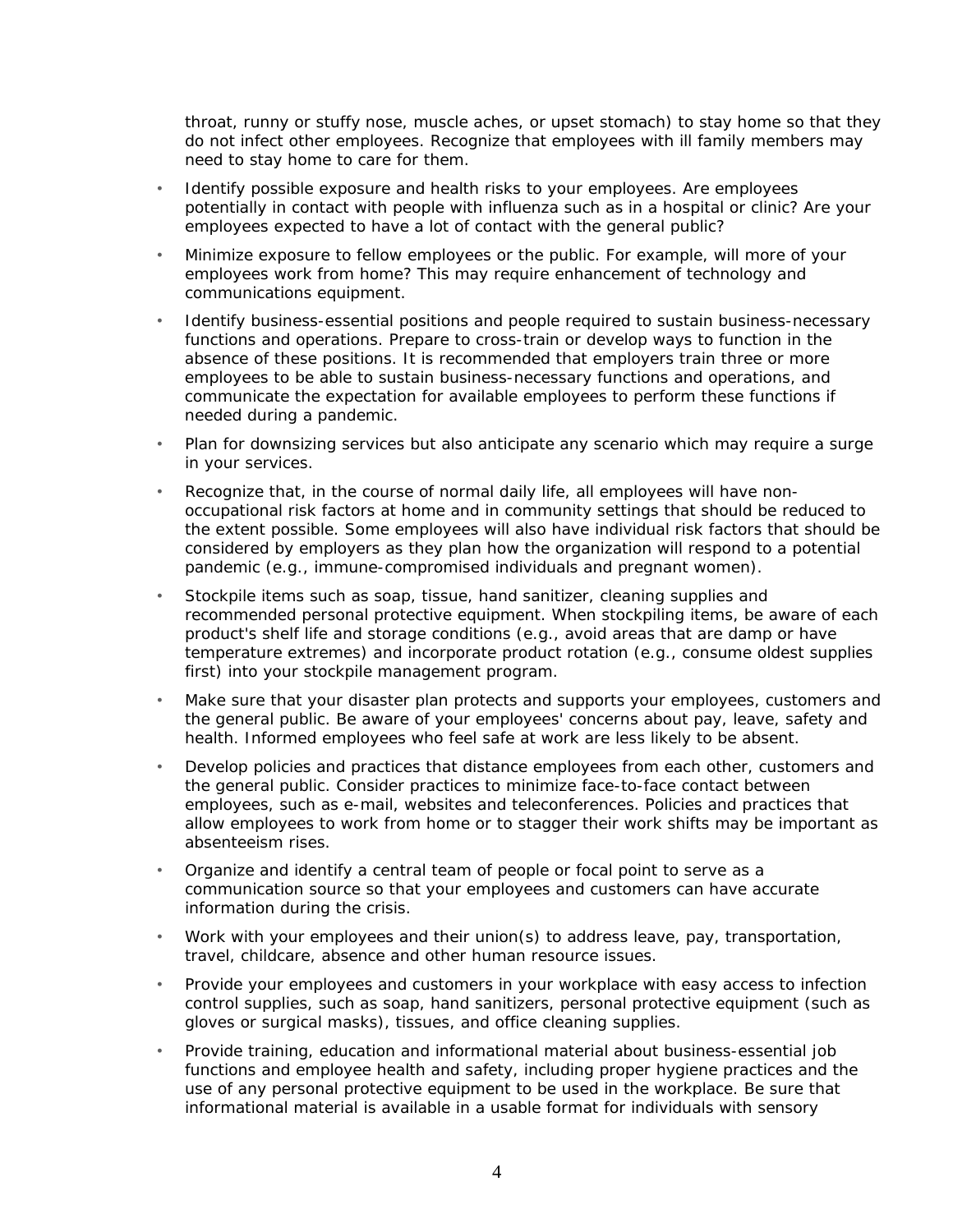disabilities and/or limited English proficiency. Encourage employees to take care of their health by eating right, getting plenty of rest and getting a seasonal flu vaccination.

- Work with your insurance companies and state and local health agencies to provide information to employees and customers about medical care in the event of a pandemic.
- Assist employees in managing additional stressors related to the pandemic. These are likely to include distress related to personal or family illness, life disruption, grief that is related to loss of family, friends or coworkers, loss of routine support systems, and similar challenges. Assuring timely and accurate communication will also be important throughout the duration of the pandemic in decreasing fear or worry. Employers should provide opportunities for support, counseling, and mental health assessment and referral should these be necessary. If present, Employee Assistance Programs can offer training and provide resources and other guidance on mental health and resiliency before and during a pandemic.

#### *Protect Employees and Customers*

Educate and train employees in proper hand hygiene, cough etiquette and social distancing techniques. Understand and develop work practice and engineering controls that could provide additional protection to your employees and customers, such as: drive-through service windows, clear plastic sneeze barriers, ventilation, and the proper selection, use and disposal of personal protective equipment. These are not comprehensive recommendations. The most important part of pandemic planning is to work with your employees, local and state agencies and other employers to develop cooperative pandemic plans to maintain your operations and keep your employees and the public safe. Share what you know, be open to ideas from your employees, then identify and share effective health practices with other employers in your community and with your local chamber of commerce.

#### **Protecting Your Employees**

For most employers, protecting employees will depend on emphasizing proper hygiene (disinfecting hands and surfaces) and practicing social distancing. Social distancing means reducing the frequency, proximity, and duration of contact between people (both employees and customers) to reduce the chances of spreading pandemic influenza from person-to-person. All employers should implement good hygiene and infection control practices.

Occupational safety and health professionals use a framework called the "hierarchy of controls" to select ways of dealing with workplace hazards. The hierarchy of controls prioritizes intervention strategies based on the premise that the best way to control a hazard is to systematically remove it from the workplace, rather than relying on employees to reduce their exposure. In the setting of a pandemic, this hierarchy should be used in concert with current public health recommendations. The types of measures that may be used to protect yourself, your employees, and your customers (listed from most effective to least effective) are: engineering controls, administrative controls, work practices, and personal protective equipment (PPE). Most employers will use a combination of control methods. There are advantages and disadvantages to each type of control measure when considering the ease of implementation, effectiveness, and cost. For example, hygiene and social distancing can be implemented relatively easily and with little expense, but this control method requires employees to modify and maintain their behavior, which may be difficult to sustain. On the other hand, installing clear plastic barriers or a drivethrough window will be more expensive and take a longer time to implement, although in the long run may be more effective at preventing transmission during a pandemic. Employers must evaluate their particular workplace to develop a plan for protecting their employees that may combine both immediate actions as well as longer term solutions. Here is a description of each type of control: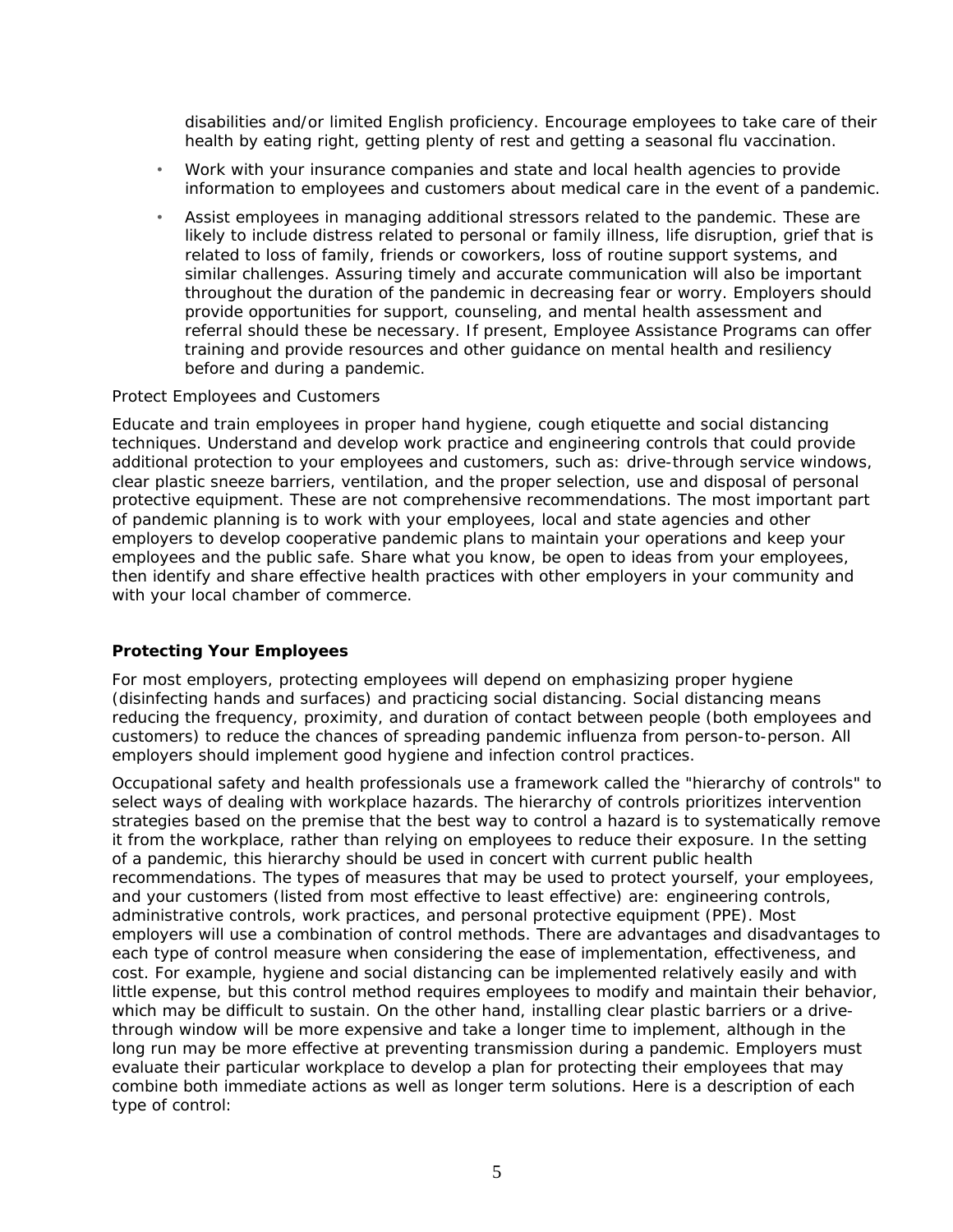*Work Practice and Engineering Controls -* Historically, infection control professionals have relied on personal protective equipment (for example, surgical masks and gloves) to serve as a physical barrier in order to prevent the transmission of an infectious disease from one person to another. This reflects the fact that close interactions with infectious patients is an unavoidable part of many healthcare occupations. The principles of industrial hygiene demonstrate that work practice controls and engineering controls can also serve as barriers to transmission and are less reliant on employee behavior to provide protection.

Work practice controls are procedures for safe and proper work that are used to reduce the duration, frequency or intensity of exposure to a hazard. When defining safe work practice controls, it is a good idea to ask your employees for their suggestions, since they have firsthand experience with the tasks. These controls should be understood and followed by managers, supervisors and employees. When work practice controls are insufficient to protect employees, some employers may also need engineering controls.

Engineering controls involve making changes to the work environment to reduce work-related hazards. These types of controls are preferred over all others because they make permanent changes that reduce exposure to hazards and do not rely on employee or customer behavior. By reducing a hazard in the workplace, engineering controls can be the most cost-effective solutions for employers to implement. During a pandemic, engineering controls may be effective in reducing exposure to some sources of pandemic influenza and not others. For example, installing sneeze guards between customers and employees would provide a barrier to transmission. The use of barrier protections is common practice for both infection control and industrial hygiene. However, while the installation of sneeze guards may reduce or prevent transmission between customers and employees, transmission may still occur between coworkers. Therefore, administrative controls and public health measures should be implemented along with engineering controls. Examples of work practice controls include:

- Providing resources and a work environment that promotes personal hygiene. For example, provide tissues, no-touch trash cans, hand soap, hand sanitizer, disinfectants and disposable towels for employees to clean their work surfaces. Encouraging employees to obtain a seasonal influenza vaccine (this helps to prevent illness from seasonal influenza strains that may continue to circulate).
- Providing employees with up-to-date education and training on influenza risk factors, protective behaviors, and instruction on proper behaviors (for example, cough etiquette and care of personal protective equipment).
- Developing policies to minimize contacts between employees and between employees and clients or customers.
- More information about protecting yourself, your coworkers and employees, and your family can be found at [www.pandemicflu.gov.](http://www.pandemicflu.gov/)

*Administrative Controls* - Administrative controls include controlling employees' exposure by scheduling their work tasks in ways that minimize their exposure levels. Examples of administrative controls include:

- Developing policies that encourage ill employees to stay at home without fear of any reprisals.
- The discontinuation of unessential travel to locations with high illness transmission rates.
- Consider practices to minimize face-to-face contact between employees such as e-mail, websites and teleconferences. Where possible, encourage flexible work arrangements such as telecommuting or flexible work hours to reduce the number of your employees who must be at work at one time or in one specific location.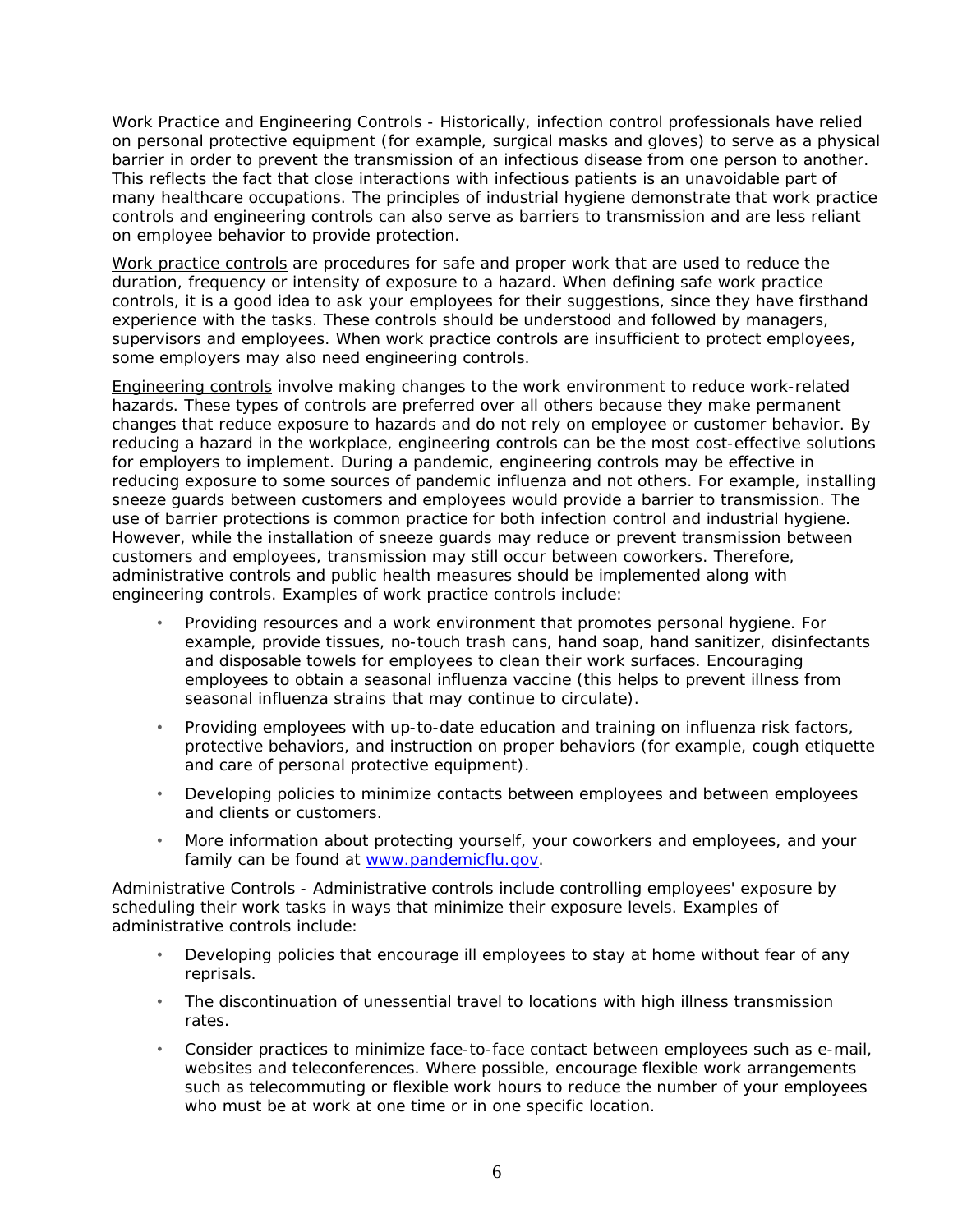- Consider home delivery of goods and services to reduce the number of clients or customers who must visit your workplace.
- Developing emergency communications plans. Maintain a forum for answering employees' concerns. Develop internet-based communications if feasible.

#### **Reducing the Risk of Exposure to Pandemic Influenza in the Workplace**

The best strategy to reduce the risk of becoming infected with influenza during a pandemic is to avoid crowded settings and other situations that increase the risk of exposure to someone who may be infected. If it is absolutely necessary to be in a crowded setting, the time spent in a crowd should be as short as possible. Some basic hygiene (see [www.cdc.gov/flu/protct/stopgerms.htm\)](http://www.cdc.gov/flu/protct/stopgerms.htm) and social distancing precautions that can be implemented in every workplace include the following:

- Encourage sick employees to stay at home.
- Encourage your employees to wash their hands frequently with soap and water or with hand sanitizer if there is no soap or water available. Also, encourage your employees to avoid touching their noses, mouths, and eyes.
- Encourage your employees to cover their coughs and sneezes with a tissue, or to cough and sneeze into their upper sleeves if tissues are not available. All employees should wash their hands or use a hand sanitizer after they cough, sneeze or blow their noses.
- Employees should avoid close contact with their coworkers and customers (maintain a separation of at least 6 feet). They should avoid shaking hands and always wash their hands after contact with others. Even if employees wear gloves, they should wash their hands upon removal of the gloves in case their hand(s) became contaminated during the removal process.
- Provide customers and the public with tissues and trash receptacles, and with a place to wash or disinfect their hands.
- Keep work surfaces, telephones, computer equipment and other frequently-touched surfaces and office equipment clean. Be sure that any cleaner used is safe and will not harm your employees or your office equipment. Use only disinfectants registered by the U.S. Environmental Protection Agency (EPA), and follow all directions and safety precautions indicated on the label.
- Discourage your employees from using other employees' phones, desks, offices or other work tools and equipment.
- Minimize situations where groups of people are crowded together, such as in a meeting. Use e-mail, phones and text messages to communicate with each other. When meetings are necessary, avoid close contact by keeping a separation of at least 6 feet, where possible, and assure that there is proper ventilation in the meeting room.
- Reducing or eliminating unnecessary social interactions can be very effective in controlling the spread of infectious diseases. Reconsider all situations that permit or require employees, customers, and visitors (including family members) to enter the workplace. Workplaces which permit family visitors on site should consider restricting/eliminating that option during an influenza pandemic. Work sites with on-site day care should consider in advance whether these facilities will remain open or will be closed, and the impact of such decisions on employees and the business.
- Promote healthy lifestyles, including good nutrition, exercise, and smoking cessation. A person's overall health impacts their body's immune system and can affect their ability to fight off, or recover from, an infectious disease.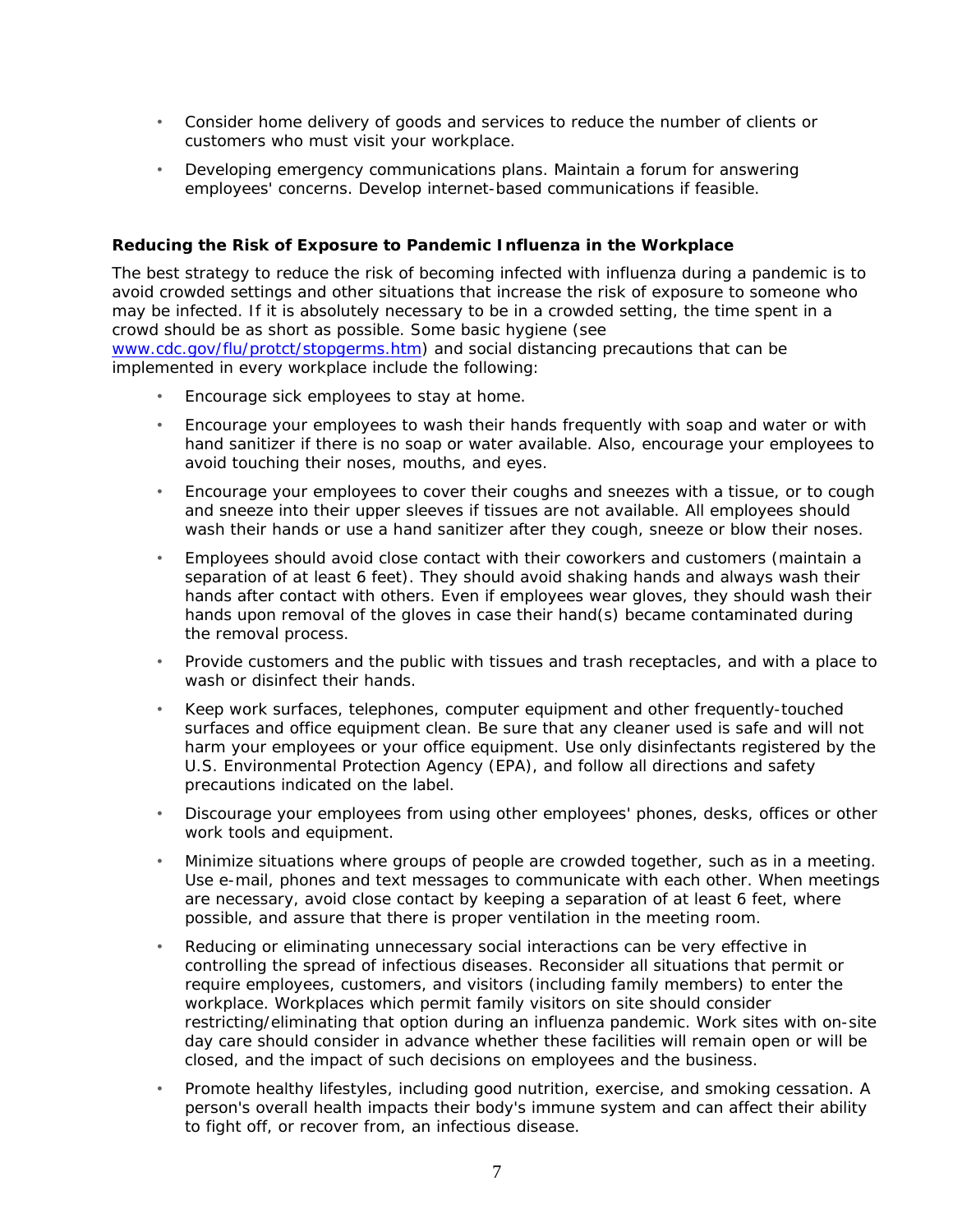#### **Employees Living or Traveling Abroad**

Employees living abroad and international business travelers should note that other geographic areas have different influenza seasons and will likely be affected by a pandemic at different times than the United States. The U.S. Department of State emphasizes that, in the event of a pandemic, its ability to assist Americans traveling and residing abroad may be severely limited by restrictions on local and international movement imposed for public health reasons, either by foreign governments and/or the United States. Furthermore, American citizens should take note that the Department of State cannot provide Americans traveling or living abroad with medications or supplies even in the event of a pandemic.

In addition, the Department of State has asked its embassies and consulates to consider preparedness measures that take into consideration the fact that travel into or out of a country may not be possible, safe, or medically advisable during a pandemic. Guidance on how private citizens can prepare to shelter in place, including stocking food, water, and medical supplies, is available at the [www.pandemicflu.gov](http://www.pandemicflu.gov/) website. Embassy stocks cannot be made available to private American citizens abroad, therefore, employers and employees are encouraged to prepare appropriately. It is also likely that governments will respond to a pandemic by imposing public health measures that restrict domestic and international movement, further limiting the U.S. government's ability to assist Americans in these countries. As it is possible that these measures may be implemented very quickly, it is important that employers and employees plan appropriately. More information on pandemic influenza planning for employees living and traveling abroad can be found at:

[www.pandemicflu.gov/travel/index.html](http://www.pandemicflu.gov/travel/index.html)

[www.cdc.gov/travel](http://www.cdc.gov/travel) [www.state.gov/travelandbusiness](http://www.state.gov/travelandbusiness)

### *For More Information*

Federal, state and local government agencies are your best source of information should an influenza pandemic take place. It is important to stay informed about the latest developments and recommendations since specific guidance may change based upon the characteristics of the eventual pandemic influenza strain, (for example, severity of disease, importance of various modes of transmission). Below are several recommended websites that you can rely on for the most current and accurate information:

[www.pandemicflu.gov](http://www.pandemicflu.gov/) [www.osha.gov](http://www.osha.gov/) [www.cdc.gov/niosh](http://www.cdc.gov/niosh) [www.cdc.gov](http://www.cdc.gov/) [www.fda.gov/cdrh/ppe/fluoutbreaks.html](http://www.fda.gov/cdrh/ppe/fluoutbreaks.html)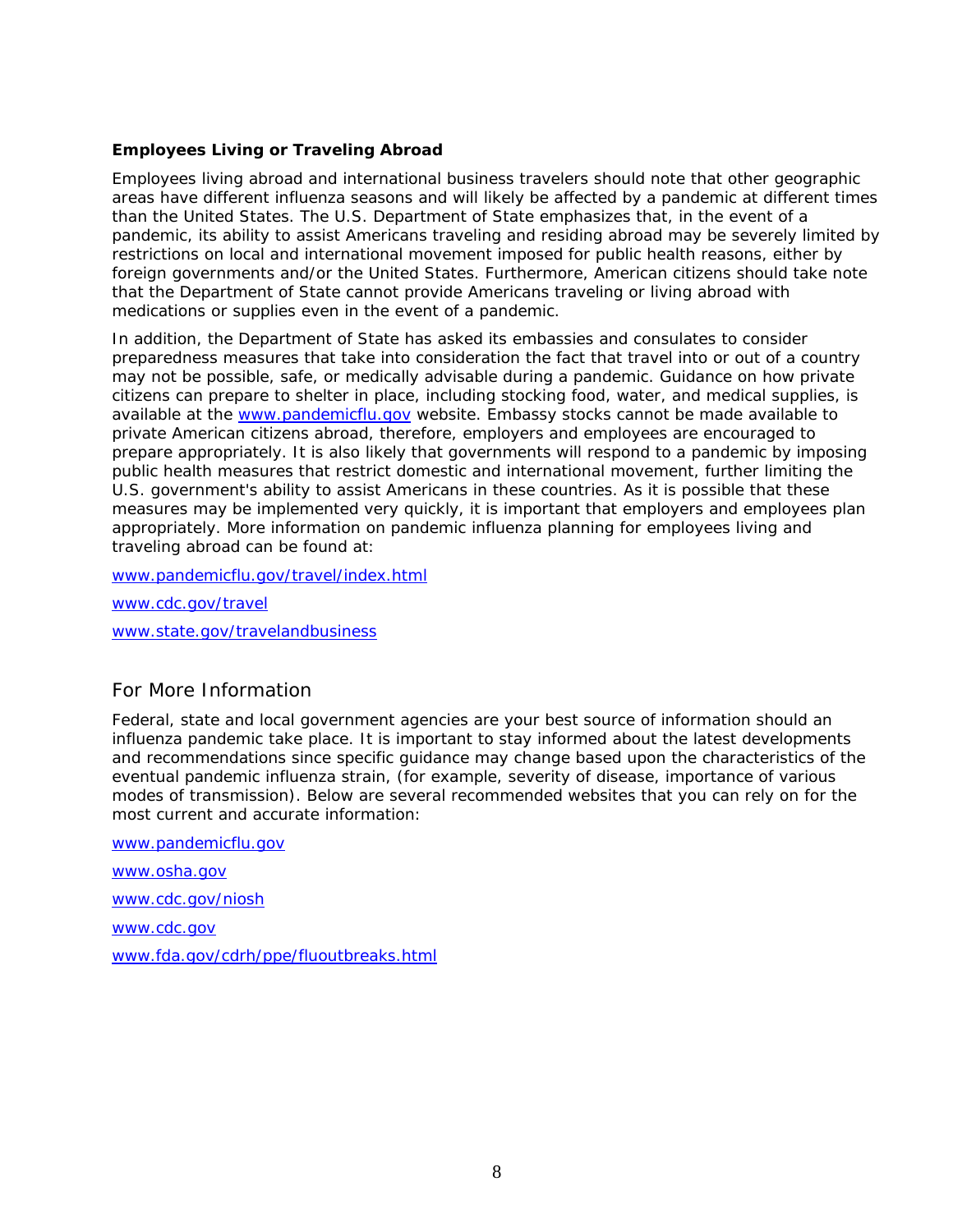# BUSINESS PANDEMIC INFLUENZA PLANNING CHECKLIST

In the event of pandemic influenza, businesses will play a key role in protecting employees' health and safety as well as limiting the negative impact to the economy and society. Planning for pandemic influenza is critical. To assist you in your efforts, the Department of Health & Human Services and the Centers for Disease Control and Prevention have developed the following checklist for large businesses. It identifies specific activities large businesses can do now to prepare, many of which will also help you in other emergencies.

|      | 1.1 Plan for the impact of a pandemic on your business: |                |                                                                                                                                                                                                                                                                                         |  |  |
|------|---------------------------------------------------------|----------------|-----------------------------------------------------------------------------------------------------------------------------------------------------------------------------------------------------------------------------------------------------------------------------------------|--|--|
| Done | In<br>Progress                                          | Not<br>Started |                                                                                                                                                                                                                                                                                         |  |  |
|      |                                                         | $\mathsf{L}$   | Identify a pandemic coordinator and/or team with defined roles and responsibilities for<br>preparedness and response planning. The planning process should include input from labor<br>representatives.                                                                                 |  |  |
|      | ×.                                                      | $\Box$         | Identify essential employees and other critical inputs (e.g. raw materials, suppliers, sub-<br>contractor services/products, and logistics) required to maintain business operations by<br>location and function during a pandemic.                                                     |  |  |
|      | $\overline{\phantom{a}}$                                | $\Box$         | Train and prepare ancillary workforce (e.g. contractors, employees in other job titles,<br>retirees).                                                                                                                                                                                   |  |  |
|      | $\Box$                                                  | $\Box$         | Develop and plan for scenarios likely to result in an increase or decrease in demand for<br>your products and/or services during a pandemic (e.g. effect of restriction on mass<br>gatherings, need for hygiene supplies)                                                               |  |  |
|      | $\overline{\phantom{a}}$                                | $\mathsf{L}$   | Determine potential impact of a pandemic on company business financials using multiple<br>possible scenarios that affect different product lines and/or production sites.                                                                                                               |  |  |
|      | ×.                                                      | П              | Determine potential impact of a pandemic on business-related domestic and international<br>travel (e.g. quarantines, border closures).                                                                                                                                                  |  |  |
|      | ┓                                                       | П              | Find up-to-date, reliable pandemic information from community public health, emergency<br>management, and other sources and make sustainable links.                                                                                                                                     |  |  |
|      |                                                         |                | Establish an emergency communications plan and revise periodically. This plan includes<br>identification of key contacts (with back-ups), chain of communications (including suppliers<br>and customers), and processes for tracking and communicating business and employee<br>status. |  |  |
|      |                                                         |                | Implement an exercise/drill to test your plan, and revise periodically.                                                                                                                                                                                                                 |  |  |

j.

#### **1.2 Plan for the impact of a pandemic on your employees and customers:**

| Done | In<br>Progress | Not<br>Started |                                                                                                                                                                                                                                                      |
|------|----------------|----------------|------------------------------------------------------------------------------------------------------------------------------------------------------------------------------------------------------------------------------------------------------|
|      |                |                | Forecast and allow for employee absences during a pandemic due to factors such as<br>personal illness, family member illness, community containment measures and<br>guarantines, school and/or business closures, and public transportation closures |
|      |                |                | Implement quidelines to modify the frequency and type of face-to-face contact (e.g.<br>hand-shaking, seating in meetings, office layout, shared workstations) among employees<br>and between employees and customers (refer to CDC recommendations)  |
|      |                |                | Encourage and track annual influenza vaccination for employees.                                                                                                                                                                                      |
|      |                |                | Evaluate employee access to and availability of healthcare services during a pandemic,<br>and improve services as needed.                                                                                                                            |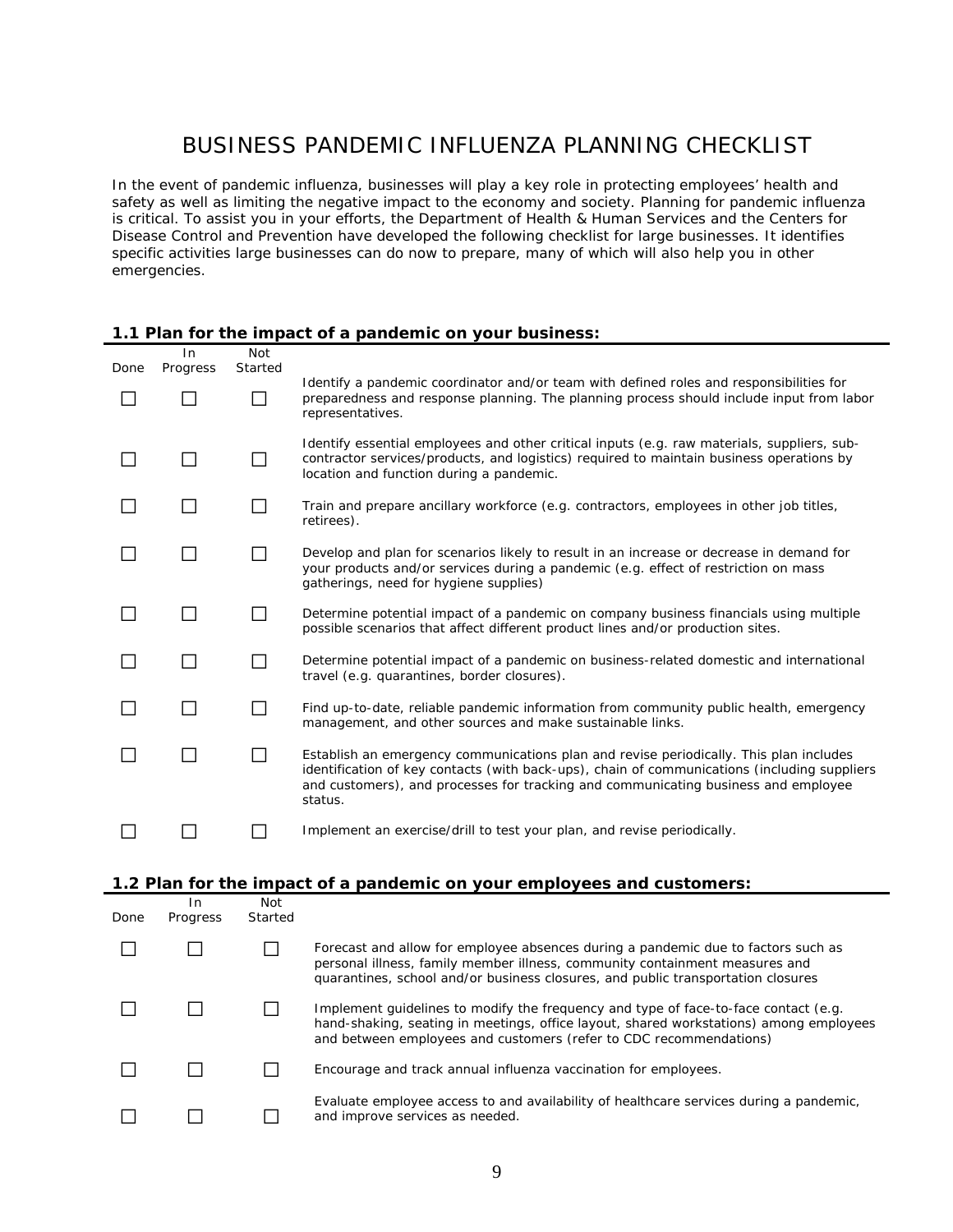# **1.3 Establish policies to be implemented during a pandemic:**

| Done | In.<br>Progress | Not<br>Started |                                                                                                                                                                                                                                                                                                                     |
|------|-----------------|----------------|---------------------------------------------------------------------------------------------------------------------------------------------------------------------------------------------------------------------------------------------------------------------------------------------------------------------|
|      |                 |                | Establish policies for employee compensation and sick-leave absences unique to a<br>pandemic (e.g. non-punitive, liberal leave), including policies on when a previously ill<br>person is no longer infectious and can return to work after illness.                                                                |
|      |                 |                | Establish policies for flexible worksite (e.g. telecommuting) and flexible work hours (e.g.<br>staggered shifts).                                                                                                                                                                                                   |
|      |                 |                | Establish policies for preventing influenza spread at the worksite (e.g. promoting<br>respiratory hygiene/ cough etiquette, and prompt exclusion of people with influenza<br>symptoms).                                                                                                                             |
|      |                 |                | Establish policies for employees who have been exposed to pandemic influenza, are<br>suspected to be ill, or become ill at the worksite (e.g. infection control response,<br>immediate mandatory sick leave).                                                                                                       |
|      |                 |                | Establish policies for restricting travel to affected geographic areas (consider both<br>domestic and international sites), evacuating employees working in or near an affected<br>area when an outbreak begins, and guidance for employees returning from affected areas<br>(refer to CDC travel recommendations). |
|      |                 |                | Set up authorities, triggers, and procedures for activating and terminating the company's<br>response plan, altering business operations (e.g. shutting down operations in affected<br>areas), and transferring business knowledge to key employees.                                                                |

#### **1.4 Allocate resources to protect your employees and customers during a pandemic:**

| Done | In<br>Progress | Not<br>Started |                                                                                                                                                                     |
|------|----------------|----------------|---------------------------------------------------------------------------------------------------------------------------------------------------------------------|
|      |                |                | Provide sufficient and accessible infection control supplies (e.g. hand-hygiene products,<br>tissues and receptacles for their disposal) in all business locations. |
|      |                |                | Enhance communications and information technology infrastructures as needed to<br>support employee telecommuting and remote customer access.                        |
|      |                |                | Ensure availability of medical consultation and advice for emergency response.                                                                                      |

# **1.5 Communicate to and educate your employees:**

| Done | In.<br>Progress | Not<br>Started |                                                                                                                                                                                                                                                                                   |
|------|-----------------|----------------|-----------------------------------------------------------------------------------------------------------------------------------------------------------------------------------------------------------------------------------------------------------------------------------|
|      |                 |                | Develop and disseminate programs and materials covering pandemic fundamentals (e.g.<br>signs and symptoms of influenza, modes of transmission), personal and family protection<br>and response strategies (e.g. hand hygiene, coughing/sneezing etiquette, contingency<br>plans). |
|      |                 |                | Anticipate employee fear and anxiety, rumors and misinformation and plan<br>communications accordingly.                                                                                                                                                                           |
|      |                 |                | Ensure that communications are culturally and linguistically appropriate.                                                                                                                                                                                                         |